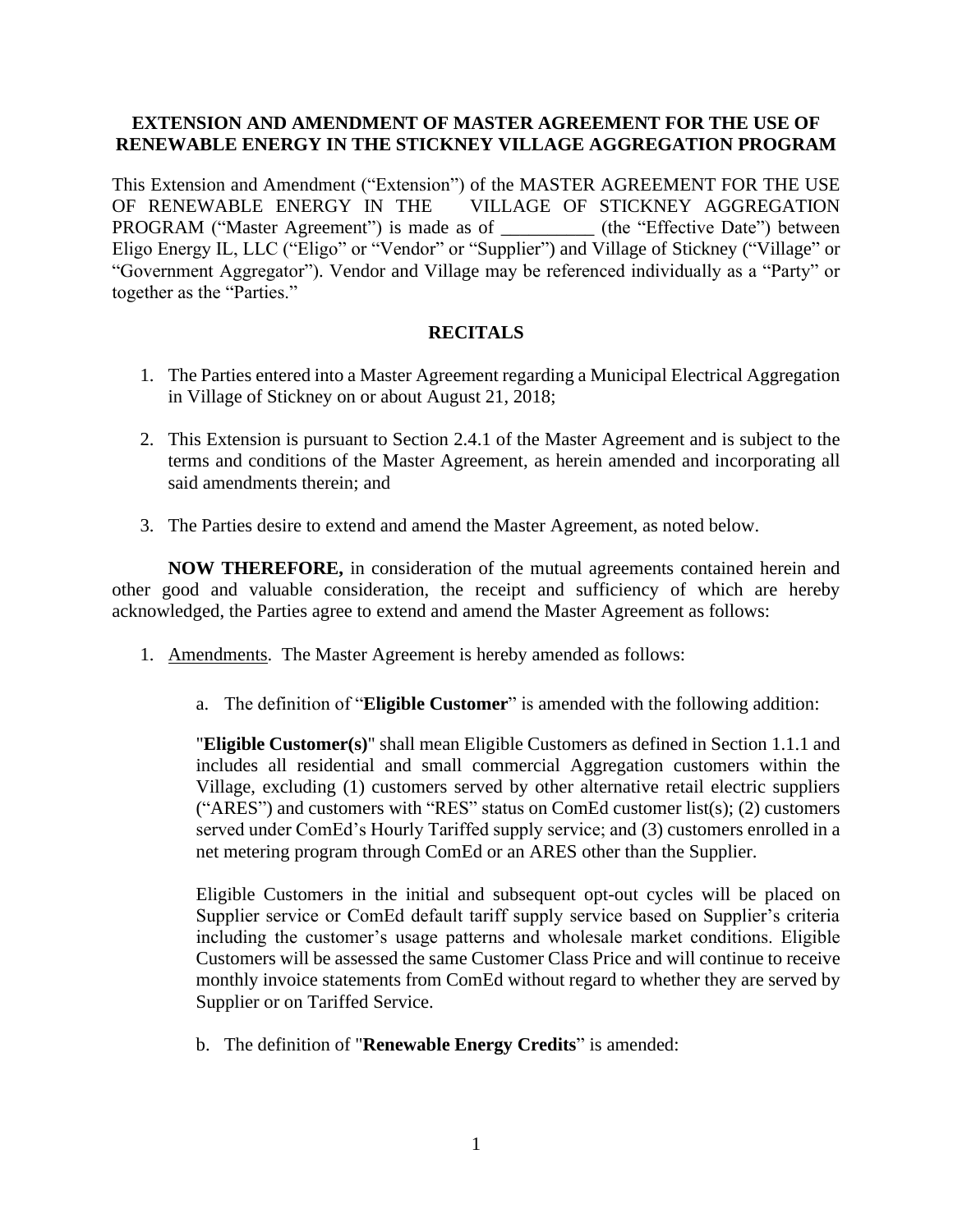"**RECs**" or "**Renewable Energy Certificates**" are market-based instruments that represent the legal property rights to the environmental attributes of renewable electricity generation sources.

- c. **Section 2.1.4** of the Master Agreement is amended as follows: Vendor may provide periodic refresh mailings or send Participating Customers back to ComEd default service during the Term of this Agreement at Vendor's sole discretion and with cooperation from Village. All Eligible Customers who have previously exercised their right to opt-out, rescind or have previously been removed from the Aggregation Program shall be omitted from all subsequent refresh mailing lists during the Term. All Eligible Customers enrolled pursuant to a refresh mailing or opted-in pursuant to this Agreement shall receive Retail Electric Supply at the prices set forth in Attachment A.
- d. **Section 2.4.1** of the Master Agreement is replaced in its entirety with the following:

Term. This Agreement commences as of the Effective Date and is for a term of thirty-six (36) consecutive monthly billing periods starting from the initial meter read date designated by the Village in consultation with the Supplier in May 2021, and expires at the end of the last day of the 36th billing cycle for the Participating Customer(s) with the latest billing cycle (the "Term"). The Term may be renewed by mutual agreement with agreed upon amendments, if applicable, for additional 1-3 year renewal terms as agreed upon, in writing, by the Parties. No more than three (3) months prior to the end of the Term, Vendor shall initiate negotiations on pricing for any additional term with the Governmental Aggregator if it intends to continue service under this Agreement. If the Parties cannot agree upon a price, then this Agreement shall terminate upon its expiration and Vendor shall continue to provide service to Eligible Customers on a month to month variable rate basis until such service is cancelled as provided for in the Terms of Service. This Agreement may be terminated prior to the expiration of the Term in compliance with this Agreement's provisions, if: (1) a Party exercises its right under Article 5 to terminate this Agreement; or (2) a Regulatory Event occurs and the Parties are unable to mutually negotiate modification(s) to this Agreement so that the adversely-affected Party may be restored to a reasonably similar economic position that the adversely-affected Party would have been in but for the occurrence of the Regulatory Event. Vendor shall have the obligation to provide electricity for the full period of the Term regardless of the start date in which the power begins to flow.

e. **Exhibit A** to the Master Agreement is replaced in its entirety with the following:

## **EXHIBIT A - PRICE**

Eligible Customers as defined herein includes all residential and small commercial Aggregation customers within the Village, excluding (1) customers served by other alternative retail electric suppliers ("ARES") and customers with "RES" status on ComEd customer list(s); (2) customers served under ComEd's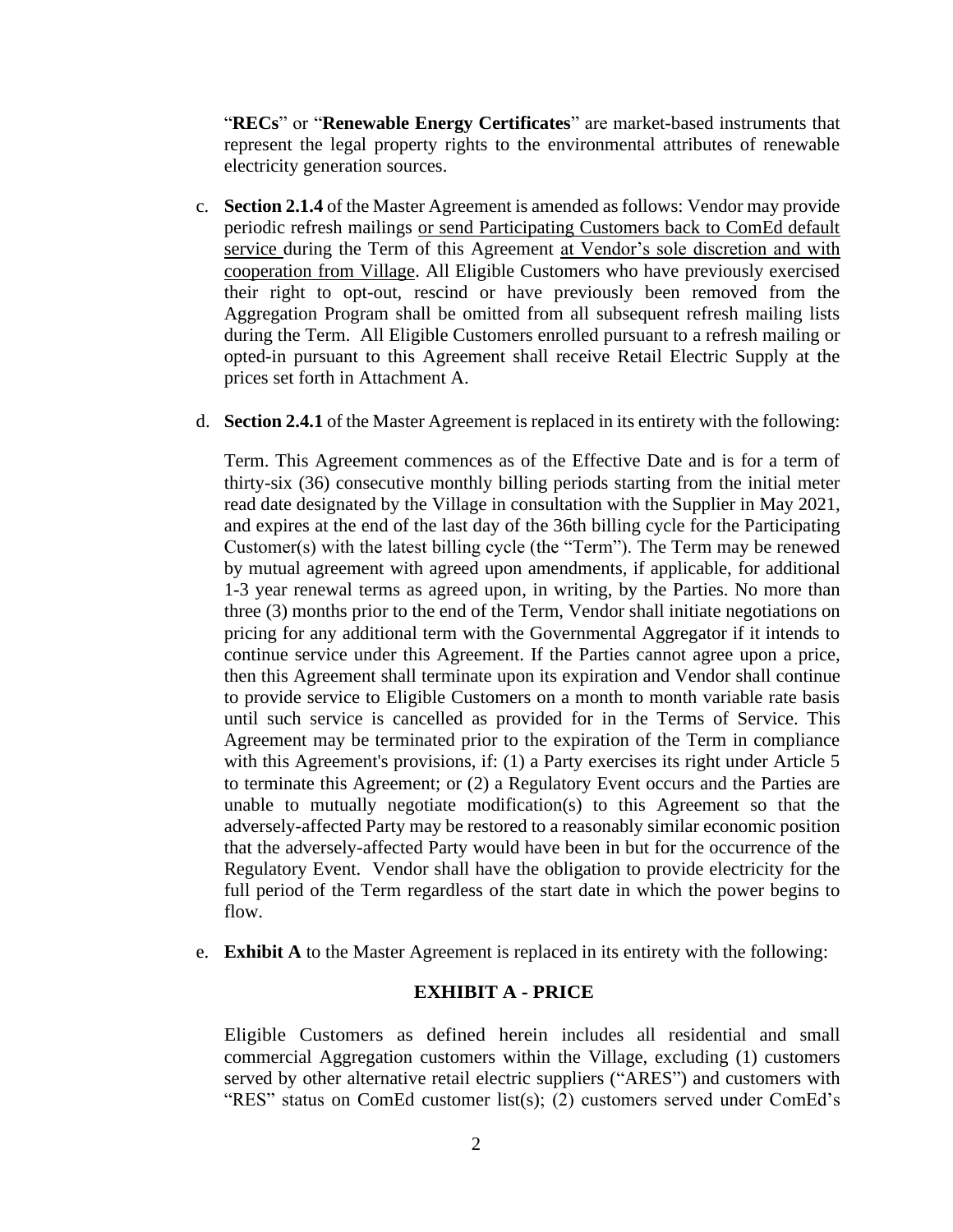Hourly Tariffed supply service; and (3) customers enrolled in a net metering program through ComEd or an ARES other than the Supplier.

Eligible Customers in the initial and subsequent opt-out cycles will be placed on Supplier service or ComEd default tariff supply service based on Supplier's criteria including the customer's usage patterns and wholesale market conditions. Eligible Customers will be assessed the same Customer Class Price and will continue to receive monthly invoice statements from ComEd without regard to whether they are served by Supplier or on Tariffed Service.

Eligible Customer Class Price: Variable rate equal to the ComEd published tariff supply service costs including the Purchased Electricity Charges (PEC), Transmission Service Charges (TSC) and the Purchased Electricity Adjustment (PEA) for each applicable month for the Term of the Agreement.

Termination Fee for Withdrawing Customers**:** No Early Termination Fee - \$0 per utility account.

|                         | <b>EPA</b> Green |
|-------------------------|------------------|
|                         | Community        |
| <b>Special Services</b> | Certification    |
|                         | \$5,000 per 12   |
|                         | months of the    |
| Civic Contribution:     | Term             |

Supplier will provide a \$5,000 Civic Contribution to the Village per 12 months of the Term. The Civic Contribution will be payable in equal annual installment payments to the Village, with the first payment to occur on or prior to June 2021 (or one month after the beginning of the Term, whichever is later) and subsequent payments on 12-month anniversary dates thereafter.

Special Services: During the Term of this Agreement, Vendor shall purchase Renewable Energy Certificates to enable Village to be certified as an EPA Green Power Community. Vendor will prepare and file the EPA Green Power Community (at the EPA threshold level) application on Village's behalf; however, the decision to qualify Village as a Green Power Community rests solely with the EPA.

The Village may incur costs from ComEd to procure and/or refresh load data. The Supplier agrees to reimburse the Village for such costs, which are typically \$127, but may be more, if additional refresh data files are required.

2. Supplemental Instrument. This Extension is executed and shall constitute an instrument supplemental to and in amendment of the Master Agreement and shall be construed with and as a part of the Master Agreement. All references herein and in the Master Agreement to the "Agreement" shall be deemed to refer to the Master Agreement as amended hereby.